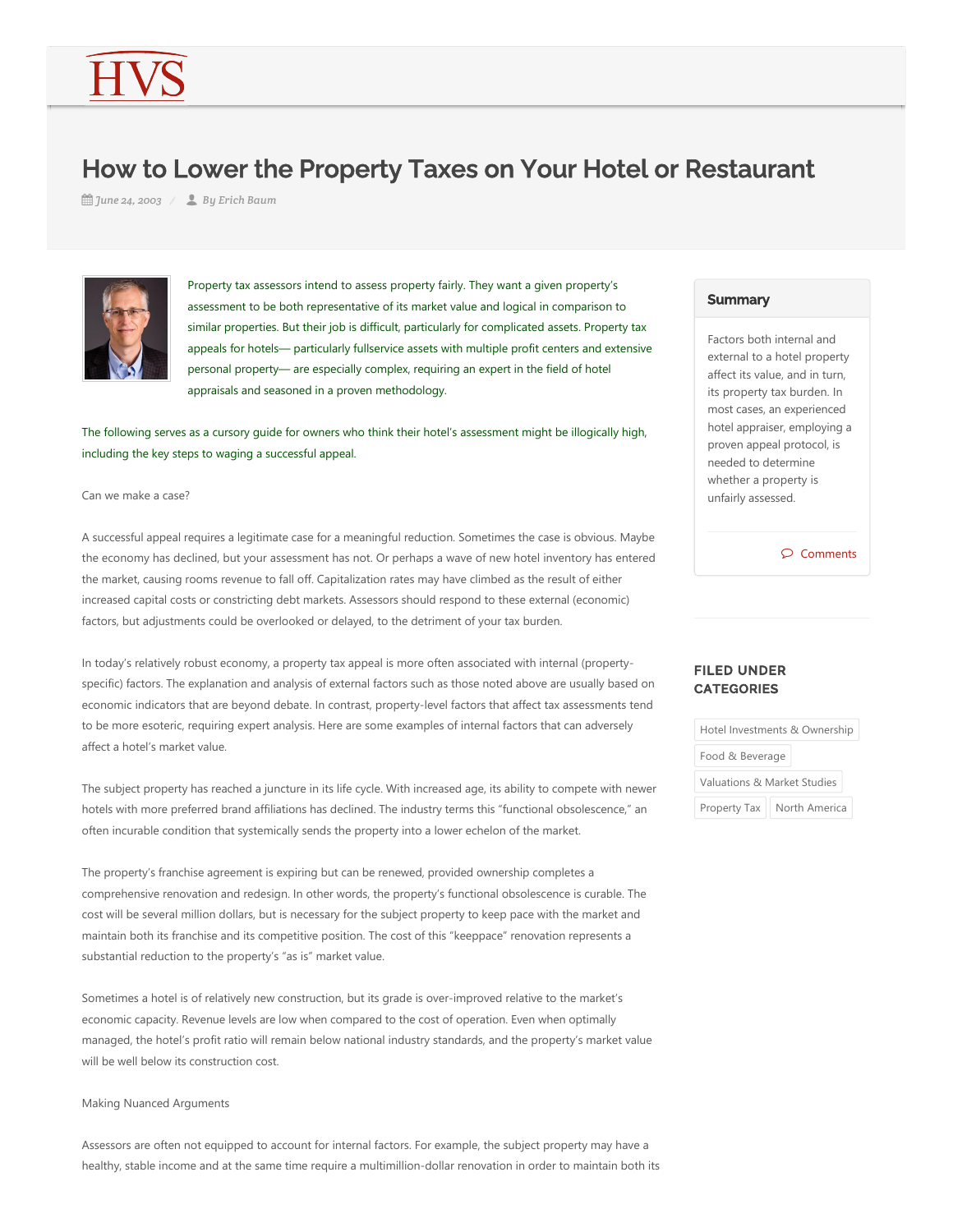brand and performance level over the long term. This capital obligation should reflect a dollar‐for‐dollar reduction in the property's "as is" market value. Potential buyers of the property recognize this reality, which bears out in the hotel transactions market. It is less obvious or simple to explain, however, in the courtroom.

Furthermore, assessors often base their valuations on an income projection that assumes a nationalaverage net profit ratio. This methodology is often insensitive to the specific design limitations of the subject hotel. The national averages are informative to some extent, but there are situations where the assessor's practice overstates the property's true economic potential. In fact, an estimate of a given property's stabilized net income should be based on a combination of the hotel's historical performance and the operating results of truly comparable properties. Assessors, however, through no fault of their own, often lack access to genuinely comparable market data.

These issues highlight the importance of finding an expert who can a) communicate the nuances that form the basis of an appeal, and b) validate their conclusions with market-derived data.

## Personal Pitfalls

Personal property is an important variable in a property tax appeal. Because hotels are sold with their furnishings in place, a given hotel's sales price includes both real and tangible personal property components. Replicating the methods of hotel buyers and lenders, an appraiser's valuation methodology will initially render a total property value inclusive of tangible personal property. For a property tax appeal valuation, the tangible personal property component is then removed, in order to isolate the real property component.

The methodology used for allocating value to the hotel's real property depends on the assessment and taxation policy of the taxing authority and often requires sensitivity to a number of theoretical and practical issues. For example, in counties or municipalities where personal property is assessed, it is often appropriate to use the assessed value reported by property ownership. But if personal property is taxed at a different rate than real property, the variation must be accounted for in the methodology.

For jurisdictions where personal property is not taxed, the matter of determining the correct valuation methodology is open to debate. Often the current book value will serve the purpose, but if the hotel's interiors include valuable artwork or custom‐designed furnishings, it might make sense to hire a personal‐property appraiser.

An appraiser with expertise in hotels will also give careful consideration to the removal of income/value attributable to intangible personal property components such as business value and goodwill.

Selecting The Right Expert: The Rushmore Approach

Knowing when a case exists and how to communicate it are fundamental for a successful appeal of a hotel's taxable value. Equally elemental is the selection of an appraiser who knows and applies the Rushmore Approach, a valuation methodology conceived by HVS founder Steve

Rushmore and refined by HVS professionals over 35 years of practice. The Rushmore Approach replicates the underwriting and due‐diligence practices of actual hotel buyers and lenders. Importantly, it is also the approach most widely accepted and used by property tax assessors. Use of the Rushmore Approach assures that a common language will be spoken in the courtroom, avoiding confusion over terminology and methodology.

The process of hiring an appraiser should occur in tandem with the process of determining whether or not a case can be made for a value reduction. Following a cursory review of a hotel's recent financials and a discussion of the significant issues facing the property (for example, the precense of an expiring franchise or the need for a major "keep-pace" renovation), an appraisal expert in property tax appeals will in most cases be able to quickly determine whether it makes sense to proceed.